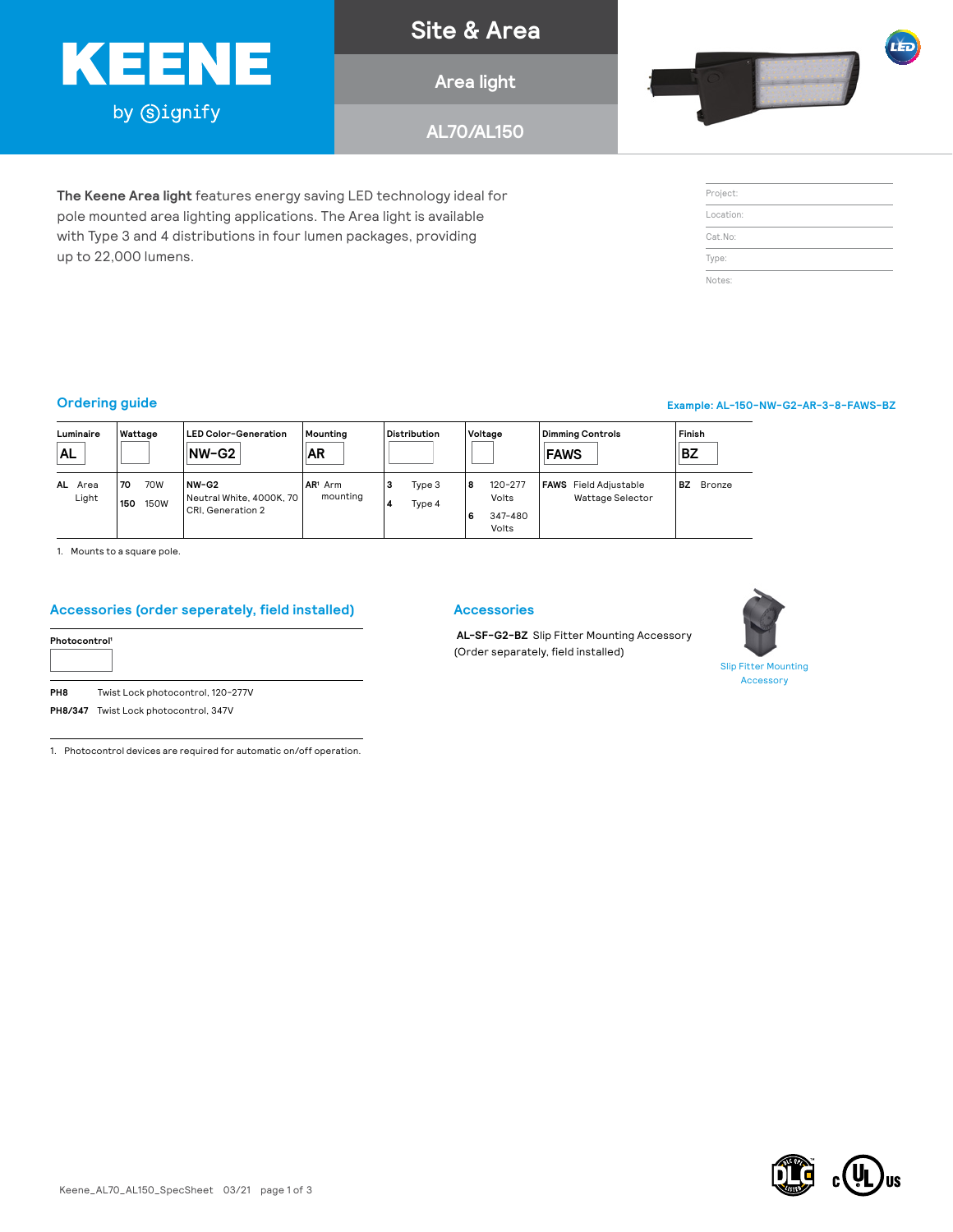## **AL70/AL150** LED Area light

#### **Specifications**

#### **Housing**

Aluminum die-cast housing with attachable arm, made of low copper die cast aluminum alloy for high resistance to corrosion.

#### **IP Rating**

LED light engine rated IP66. Driver compartment rated to IP65. Luminaire housing is rated to IP65, tested in accordance to Section 9 of IEC 60598-1.

#### **Vibration Resistance**

Luminaire is tested and rated 1.5G over 100,000 cycles conforming to standards set forth by ANSI C136.31-2010. Testing includes vibration to 1.5G acceleration in three axes, all performed on the same luminaire.

#### **Electrical**

Driver efficiency (>90% at full load). Available in 120-277V and 347-480V. IP66 compliant driver. RoHS compliant. Surge protector standard. 10KA per ANSI/IEEE C62.41.2.

#### **LED Board and Array**

224 or 336 LEDs. Color temperature 4000K, +/- 250K. Minimum CRI of 70. Metal core substrate.

#### **Optical System**

Type 3 and 4 distributions available.

#### **LED Thermal Management**

The sleek profile with optimized surface area and minimum use of heat fines, allows the one piece housing to provide excellent convection heat transfer thermal management critical to long LED system life.

#### **Controls**

Field Adjustable Wattage Selector (FAWS) standard on all models.

#### **Dimming Control Options**

Field Adjustable Wattage Selector (FAWS): Luminaire equipped with the ability to manually adjust the wattage in the field to reduce total luminaire lumen output and light levels. Comes pre-set to the highest position at the lumen output selected. Use chart below to estimate reduction in lumen output desired.

| <b>FAWS</b><br><b>Position</b> | % of Typical Lumen<br>Output | <b>Wattage</b><br>Output |  |  |  |  |  |  |
|--------------------------------|------------------------------|--------------------------|--|--|--|--|--|--|
|                                | <b>AL70</b>                  |                          |  |  |  |  |  |  |
| 1                              | 100%                         | 71W                      |  |  |  |  |  |  |
| $\overline{2}$                 | 88%                          | 63W                      |  |  |  |  |  |  |
| 3                              | 78%                          | 55W                      |  |  |  |  |  |  |
| 4                              | 66%                          | 46W                      |  |  |  |  |  |  |
| <b>AL150</b>                   |                              |                          |  |  |  |  |  |  |
| 1                              | 100%                         | 142W                     |  |  |  |  |  |  |
| $\overline{2}$                 | 90%                          | <b>126W</b>              |  |  |  |  |  |  |
| 3                              | 81%                          | 112W                     |  |  |  |  |  |  |
| 4                              | 71%                          | 96W                      |  |  |  |  |  |  |

Standard luminaire arm mounts to square poles.

#### **Energy Saving Benefits**

System efficacy up to 172lms/W with significant energy savings over HID luminaires.

#### **Listings**

UL/cUL listed to the UL 1598 standard, suitable for Wet Locations. Suitable for use in ambient from -40° to 40°C (-40° to 104°F).

All product configurations are DesignLights Consortium® qualified.

#### **Finish**

Each luminaire receives a fade and abrasion resistant, electrostatically applied, thermally cured, triglycidal isocyanurate (TGIC) textured polyester powdercoat finish. Standard color is bronze (BZ).

#### **Limited Warranty**

Luminaires, LED arrays, and drivers are all covered by a 5-year limited warranty. See [signify.com/](http://www.signify.com/warranties) [warranties](http://www.signify.com/warranties) for details.

#### **Predicted Lumen Depreciation Data**

Predicted performance derived from LED manufacturer's data and engineering design estimates, based on IESNA LM-80 methodology. Actual experience may vary due to field application conditions. L<sub>70</sub> is the predicted time when LED performance depreciates to 70% of initial lumen output. Calculated per IESNA TM 21-11. Published L<sub>70</sub> hours limited to 6 times actual LED test hours.

| Ambient Temp °C N | LED Current       |        |          |         | System Current $\,$   Calculated L <sub>10</sub> hrs <sup>1,2</sup>   $\,$ L <sub>10</sub> per TM21 <sup>2,3</sup>   Lumen Maintenance @ 50,000 hrs |
|-------------------|-------------------|--------|----------|---------|-----------------------------------------------------------------------------------------------------------------------------------------------------|
| 25 °C             | 40 <sub>m</sub> A | 1359mA | >100.000 | >54.000 | 94%                                                                                                                                                 |

1. Predicted performance derived from LED manufacturer's data and engineering design estimates, based on IESNA LM-80 methodology. Actual experience may vary due to field application conditions.

2. L<sub>n</sub> is the predicted time when LED performance depreciates to 70% of initial lumen output.

3. Calculated per IESNA TM 21-11. Published L., hours limited to 6 times actual LED test hours.

#### **Mounting**